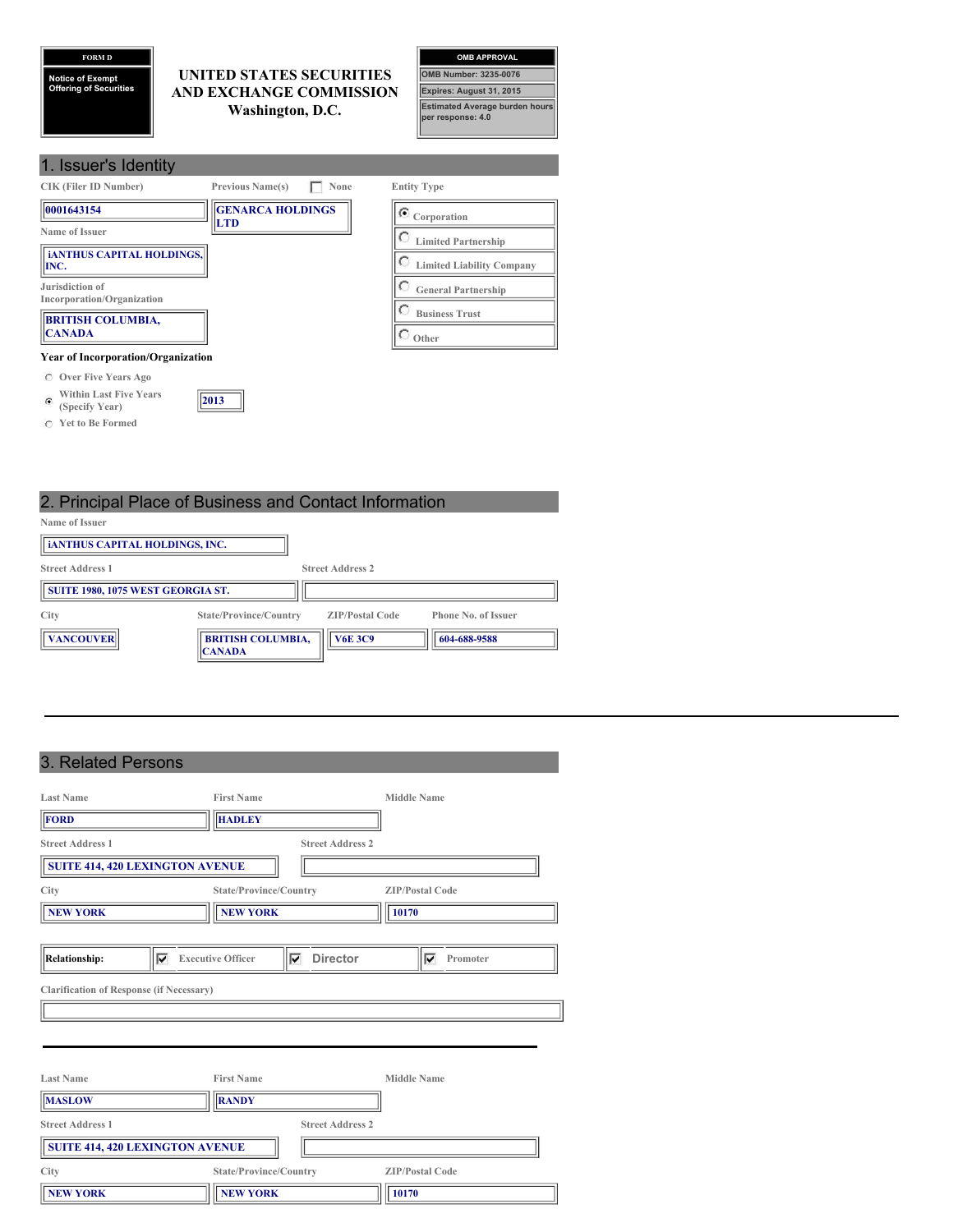| <b>Relationship:</b>                            | ⊽ | <b>Executive Officer</b> | <b>Director</b><br>⊽            |                    | Promoter               |  |
|-------------------------------------------------|---|--------------------------|---------------------------------|--------------------|------------------------|--|
| <b>Clarification of Response (if Necessary)</b> |   |                          |                                 |                    |                        |  |
|                                                 |   |                          |                                 |                    |                        |  |
|                                                 |   |                          |                                 |                    |                        |  |
|                                                 |   |                          |                                 |                    |                        |  |
| <b>Last Name</b>                                |   | <b>First Name</b>        |                                 | <b>Middle Name</b> |                        |  |
| <b>HENDERSON</b>                                |   | <b>JOHN</b>              |                                 |                    |                        |  |
| <b>Street Address 1</b>                         |   |                          | <b>Street Address 2</b>         |                    |                        |  |
| SUITE 1980, 1075 WEST GEORGIA ST.               |   |                          |                                 |                    |                        |  |
| City                                            |   | State/Province/Country   |                                 |                    | <b>ZIP/Postal Code</b> |  |
| <b>VANCOUVER</b>                                |   |                          | <b>BRITISH COLUMBIA, CANADA</b> | <b>V6E 3C9</b>     |                        |  |
|                                                 |   |                          |                                 |                    |                        |  |
| <b>Relationship:</b>                            | ⊽ | <b>Executive Officer</b> | <b>Director</b><br>⊽            |                    | Promoter<br>4          |  |
|                                                 |   |                          |                                 |                    |                        |  |
| <b>Clarification of Response (if Necessary)</b> |   |                          |                                 |                    |                        |  |
|                                                 |   |                          |                                 |                    |                        |  |
|                                                 |   |                          |                                 |                    |                        |  |
|                                                 |   |                          |                                 |                    |                        |  |
| <b>Last Name</b>                                |   | <b>First Name</b>        |                                 | <b>Middle Name</b> |                        |  |
| <b>BOXER</b>                                    |   | <b>RICHARD</b>           |                                 |                    |                        |  |
| <b>Street Address 1</b>                         |   |                          | <b>Street Address 2</b>         |                    |                        |  |
| <b>SUITE 414, 420 LEXINGTON AVENUE</b>          |   |                          |                                 |                    |                        |  |
| City                                            |   | State/Province/Country   |                                 |                    | <b>ZIP/Postal Code</b> |  |
| <b>NEW YORK</b>                                 |   | <b>NEW YORK</b>          |                                 | 10170              |                        |  |
|                                                 |   |                          |                                 |                    |                        |  |
| <b>Relationship:</b>                            | г | <b>Executive Officer</b> | <b>Director</b><br>⊽            |                    | Promoter               |  |
| <b>Clarification of Response (if Necessary)</b> |   |                          |                                 |                    |                        |  |
|                                                 |   |                          |                                 |                    |                        |  |
|                                                 |   |                          |                                 |                    |                        |  |
|                                                 |   |                          |                                 |                    |                        |  |
| <b>Last Name</b>                                |   | <b>First Name</b>        |                                 | <b>Middle Name</b> |                        |  |
| <b>KALCEVICH</b>                                |   | <b>JULIUS</b>            |                                 |                    |                        |  |
| <b>Street Address 1</b>                         |   |                          | <b>Street Address 2</b>         |                    |                        |  |
| <b>SUITE 414, 420 LEXINGTON AVENUE</b>          |   |                          |                                 |                    |                        |  |
| City                                            |   | State/Province/Country   |                                 |                    | <b>ZIP/Postal Code</b> |  |
| <b>NEW YORK</b>                                 |   | <b>NEW YORK</b>          |                                 | 10170              |                        |  |
|                                                 |   |                          |                                 |                    |                        |  |
| <b>Relationship:</b>                            | ⊽ | <b>Executive Officer</b> | <b>Director</b><br>1∽           |                    | г<br>Promoter          |  |
| <b>Clarification of Response (if Necessary)</b> |   |                          |                                 |                    |                        |  |
|                                                 |   |                          |                                 |                    |                        |  |
|                                                 |   |                          |                                 |                    |                        |  |
|                                                 |   |                          |                                 |                    |                        |  |
| <b>Last Name</b>                                |   | <b>First Name</b>        |                                 | <b>Middle Name</b> |                        |  |
| <b>ROSEN</b>                                    |   | <b>PAUL</b>              |                                 |                    |                        |  |
| <b>Street Address 1</b>                         |   |                          | <b>Street Address 2</b>         |                    |                        |  |
| <b>SUITE 414, 420 LEXINGTON AVENUE</b>          |   |                          |                                 |                    |                        |  |
|                                                 |   |                          |                                 |                    |                        |  |
| City                                            |   | State/Province/Country   |                                 |                    | <b>ZIP/Postal Code</b> |  |
| <b>NEW YORK</b>                                 |   | <b>NEW YORK</b>          |                                 | 10170              |                        |  |
|                                                 |   |                          |                                 |                    |                        |  |
| <b>Relationship:</b>                            | г | <b>Executive Officer</b> | $\nabla$ Director               |                    | п<br>Promoter          |  |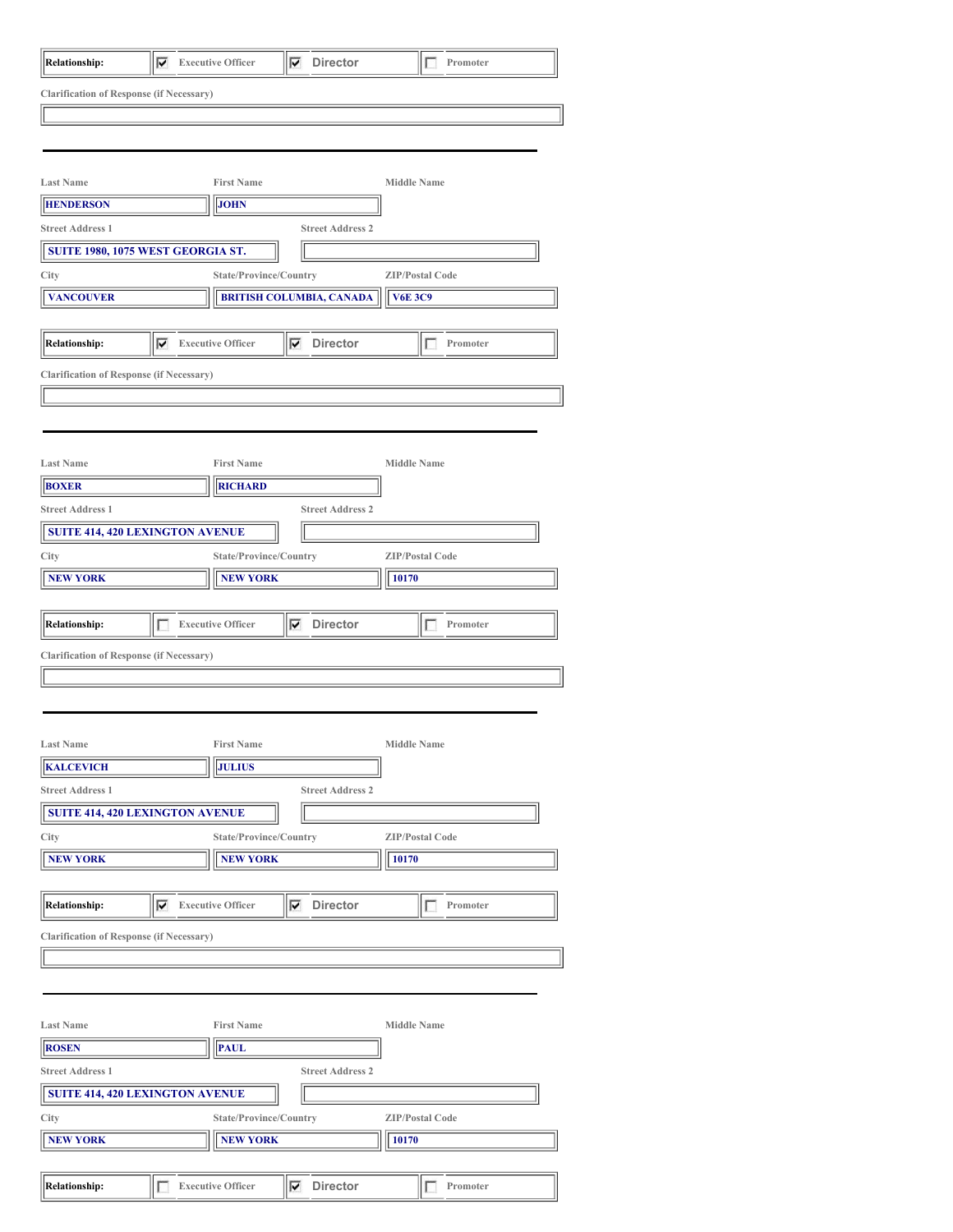## 4. Industry Group

## **Agriculture**

**Banking & Financial Services**

- **Commercial Banking**
- **Insurance**
- **Investing**
- **Investment Banking**
- **Pooled Investment Fund**
- **Other Banking & Financial Services**

## **Business Services**

#### **Energy**

- **Coal Mining**
- **Electric Utilities**
- **Energy Conservation Environmental Services**
- 
- **Oil & Gas**
- **Other Energy**

## **Health Care**

- **Biotechnology Health Insurance**
- $\circ$ **Hospitals & Physicians**
- $\circ$ **Pharmaceuticals**
- **Other Health Care**

**REITS & Finance Residential Other Real Estate**

**Real Estate**

**Restaurants**

## **Technology**

**Retailing**

- **Computers**
	- **Telecommunications**
	- **Other Technology**

## **Travel**

- **Airlines & Airports**
- **Lodging & Conventions**
- **Tourism & Travel Services**
- **Other Travel**

## **Other**

## 5. Issuer Size

- $\circ$
- $\circ$
- $\circ$
- $\circ$
- $\circ$
- $\circ$
- $\mathcal{C}$
- $\circ$

### **Revenue Range Aggregate Net Asset Value Range**

- **No Revenues No Aggregate Net Asset Value**
- **\$1 - \$1,000,000 \$1 - \$5,000,000**
- **\$1,000,001 - \$5,000,000 \$5,000,000 \$5,000,001 \$25,000,000**
- **\$5,000,001 - \$25,000,000 \$25,000,001 \$25,000,000 \$25,000,000**
- **\$25,000,001 - \$100,000,000 \$50,000,001 - \$100,000,000**
- **Over \$100,000,000 Over \$100,000,000**
- **Decline to Disclose Decline Decline Decline Disclose**
- **Not Applicable Not Applicable**

| 6. Federal Exemption(s) and Exclusion(s) Claimed (select all that<br>apply) |  |                                            |  |  |  |  |
|-----------------------------------------------------------------------------|--|--------------------------------------------|--|--|--|--|
| Rule 504(b)(1) (not (i), (ii)<br>or (iii)                                   |  | <b>Rule 505</b>                            |  |  |  |  |
| Rule $504$ (b)(1)(i)                                                        |  | $\overline{\triangledown}$ Rule 506(b)     |  |  |  |  |
| Rule $504$ (b) $(1)(ii)$                                                    |  | Rule $506(c)$                              |  |  |  |  |
| Rule $504$ (b) $(1)(iii)$                                                   |  | Securities Act Section 4(a)(5)             |  |  |  |  |
|                                                                             |  | <b>Investment Company Act Section 3(c)</b> |  |  |  |  |
|                                                                             |  |                                            |  |  |  |  |

## 7. Type of Filing

**New Notice Date of First Sale 2017-10-11 First Sale Yet to Occur**

**Amendment**



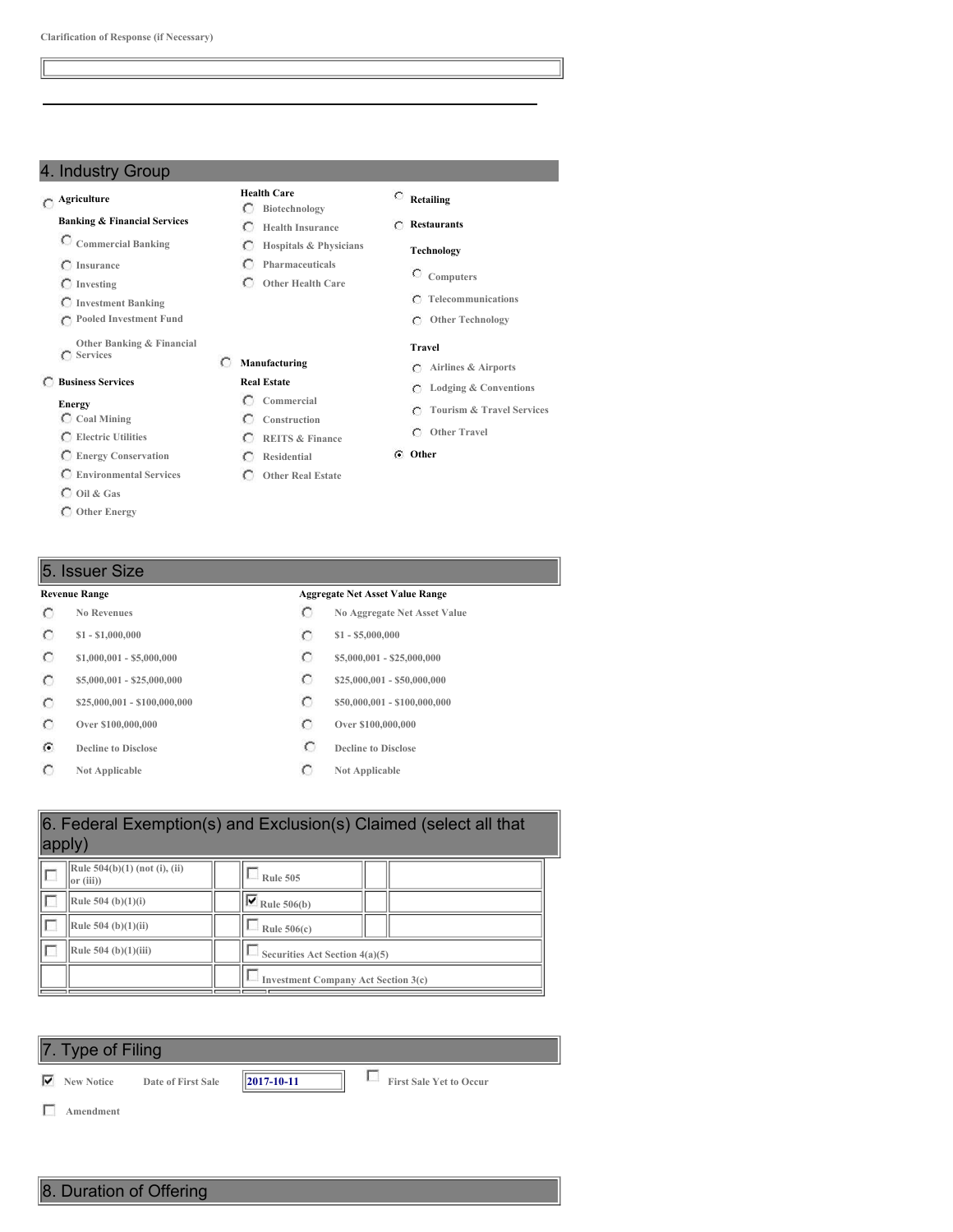

|                                                                                                                    |   | . Type(s) of Securities Offered (select all that apply)              |
|--------------------------------------------------------------------------------------------------------------------|---|----------------------------------------------------------------------|
| <b>Pooled Investment Fund</b><br><b>Interests</b>                                                                  |   | Equity                                                               |
| <b>Tenant-in-Common Securities</b>                                                                                 | ↜ | Debt                                                                 |
| <b>Mineral Property Securities</b>                                                                                 |   | Option, Warrant or Other Right to<br><b>Acquire Another Security</b> |
| Security to be Acquired Upon<br><b>Exercise of Option, Warrant or</b><br><b>Other Right to Acquire</b><br>Security |   | Other (describe)                                                     |

| 10. Business Combination Transaction                                                                                                   |                                                     |
|----------------------------------------------------------------------------------------------------------------------------------------|-----------------------------------------------------|
| Is this offering being made in connection with a business combination<br>transaction, such as a merger, acquisition or exchange offer? | $C$ Yes $C$ No                                      |
| <b>Clarification of Response (if Necessary)</b>                                                                                        |                                                     |
|                                                                                                                                        |                                                     |
|                                                                                                                                        |                                                     |
| 11. Minimum Investment                                                                                                                 |                                                     |
| Minimum investment accepted from any outside<br>$\mathbb{S} \parallel \mathbf{0}$<br>investor                                          | <b>USD</b>                                          |
| 12. Sales Compensation                                                                                                                 |                                                     |
| Recipient                                                                                                                              | <b>Recipient CRD Number</b><br>None                 |
|                                                                                                                                        |                                                     |
| (Associated) Broker or Dealer<br>None                                                                                                  | (Associated) Broker or Dealer CRD<br>None<br>Number |
|                                                                                                                                        |                                                     |
| <b>Street Address 1</b>                                                                                                                | <b>Street Address 2</b>                             |
|                                                                                                                                        |                                                     |
| City                                                                                                                                   | State/Province/Country<br><b>ZIP/Postal Code</b>    |
|                                                                                                                                        |                                                     |
| State(s) of Solicitation                                                                                                               | $\Box$ All States                                   |
|                                                                                                                                        |                                                     |

| <b>Total Amount Sold</b><br><b>Total Remaining to be</b><br>Sold | 3000000<br>S<br>S                                                                                                                | <b>USD</b><br><b>USD</b> | Indefinite |
|------------------------------------------------------------------|----------------------------------------------------------------------------------------------------------------------------------|--------------------------|------------|
| <b>Clarification of Response (if Necessary)</b><br>2018.         | Total Offering Amount represents the aggregate principal amount<br>of 8% unsecured notes. The notes are repayable on October 11, |                          |            |

# 14. Investors

 $\Box$ 

Select if securities in the offering have been or may be sold to persons who do not qualify as accredited investors,

|          | Number of such non-accredited investors who already have invested in the |  |  |  |  |
|----------|--------------------------------------------------------------------------|--|--|--|--|
| offering |                                                                          |  |  |  |  |